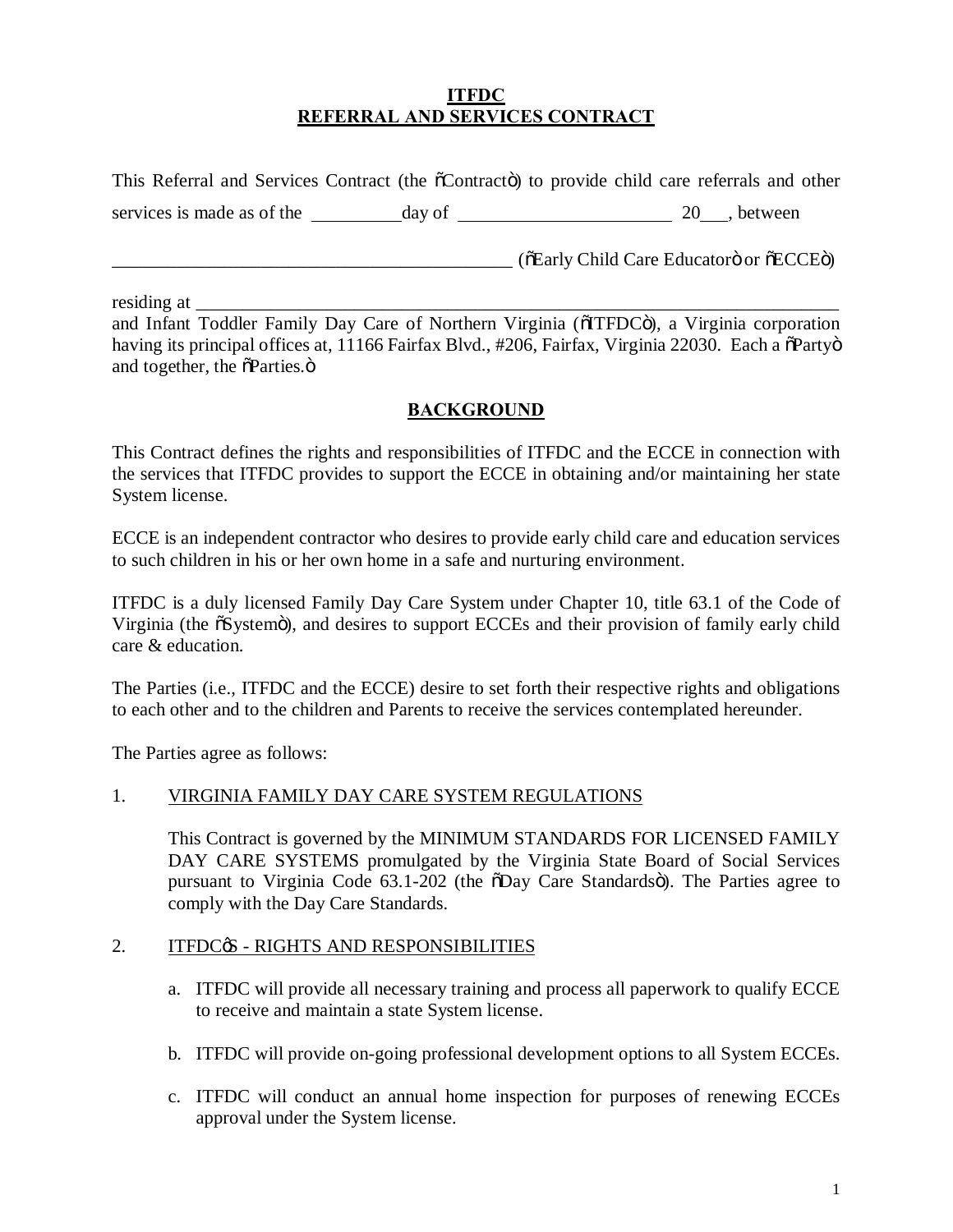- d. ITFDC will provide business support services in accordance with ITFDC standard practices for each System home.
- e. ITFDC will seek to recruit and refer families seeking early child care and education services to System ECCEs.
- f. ITFDC will provide periodic Parent Information Sessions to prospective clients.
- g. ITFDC will provide formal financial contracts with program policies to prospective families.
- h. ITFDC will provide each ECCE with an early child care educator handbook describing all System policies.
- i. ITFDC will provide liability insurance for ECCE for each child enrolled by ECCE in an ITFDC System home for claims up to policy limits for bodily injury or property damage arising from ECCE $\alpha$  provision of child care services pursuant to this contract. Notwithstanding anything to the contrary, ITFDC will not assume any liability or obligation of ECCE (or its agents or employees).
- j. The parties acknowledge that ITFDC will have multiple ECCEs from time to time and ITFDC will determine referrals in its sole discretion. ITFDC will have no express or implied duty regarding the manner in which it distributes referrals among different ECCEs.

#### 3. ECCES RIGHTS AND RESPONSIBILITIES

- a. ECCE acknowledges receiving and reading a copy of ECCE handbook setting forth ITFDC $\circ$ s policies regarding the provision of early child care and education services. ECCE is in agreement with these policies and will abide by and conform to these policies. ECCE acknowledges that ITFDC may change these policies by giving written notice of such change to ECCE. ECCE will use her best efforts to abide by and conform to any changed policies promptly upon receipt of the notice of the changes or upon a specified date as may be required by law or the Day Care Standards.
- b. ECCE will provide family child care services in compliance with the ITFDC System Standards to children in her care. ITFDC has the right to recommend that Parents remove their child from ECCE $\alpha$  care if ECCE fails to comply with Day Care Standards.
- c. ECCE will permit ITFDC access to ECCE<sup>®</sup> home for purposes of monitoring, inspecting and evaluating ECCE at least quarterly in accordance with Standards for licensed family early child and education homes. These visits can be made without prior arrangements.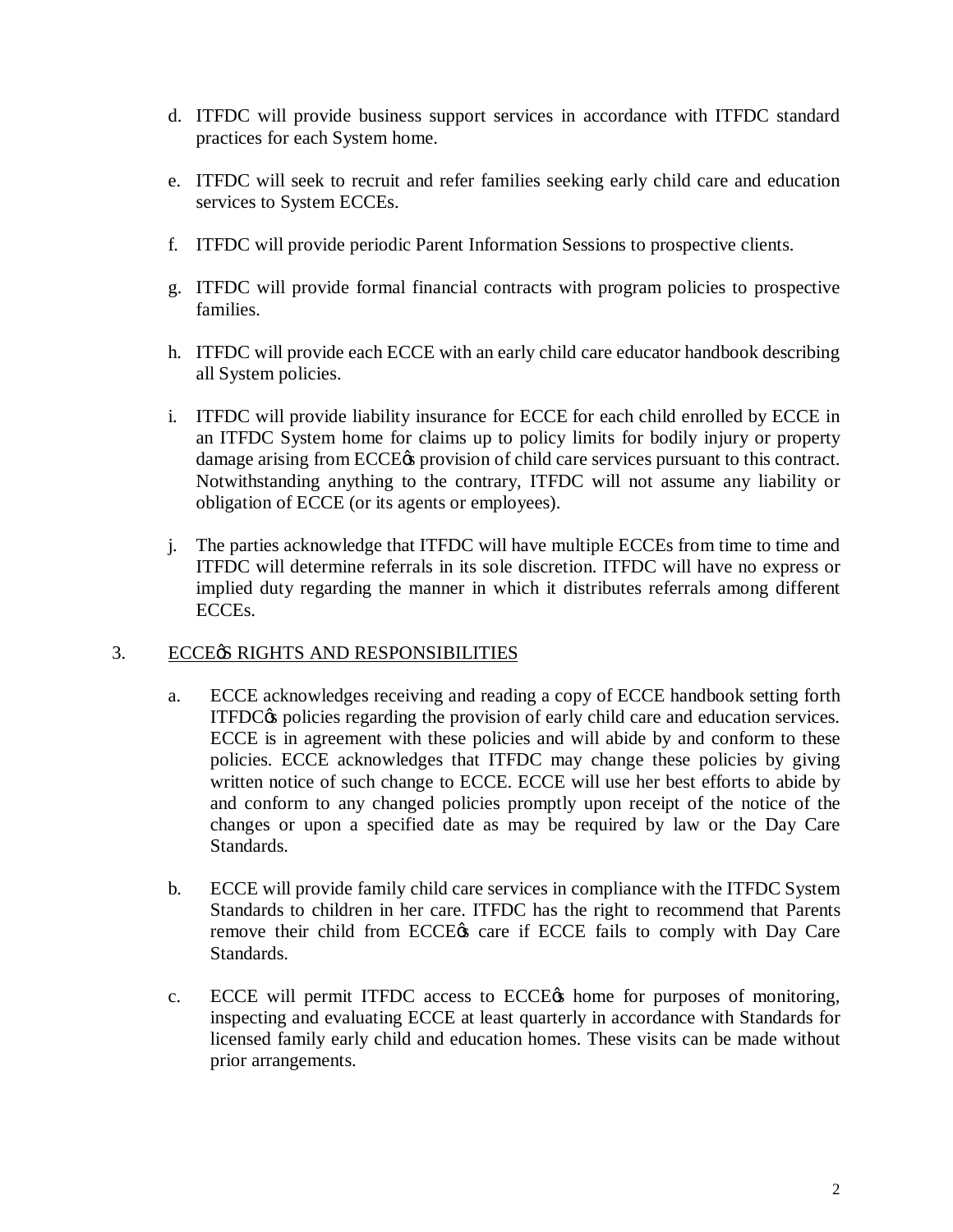- d. ECCE will only provide early care and education services to children enrolled in the ITFDC System. These children may have been referred to her by ITFDC system or may have been recruited independently by the ECCE. ECCE will not accept or care for any children that are not enrolled in the System. Acceptance of Non-System children shall provide ITFDC with the right to terminate the Contract.
- e. As an independent contractor, ECCE is responsible for the payment of, and will pay, all required federal income, FICA and unemployment taxes, all state or local income and unemployment taxes, and all other taxes that may be incurred with respect to ECCE& income from the provision of services hereunder. ECCE understands that ITFDC is not responsible for making any payments with respect to workman's compensation or unemployment benefits, and ECCE agrees not to look to ITFDC for any such workmangs compensation or unemployment benefits.
- f. ECCE will be fully responsible for planning each child the daily activities. She may not take a child in her care away from ECCE& home at any time unless ECCE and the child & Parents have made prior arrangements. ECCE or her approved assistant or substitute (see ECCE handbook for assistant and substitute requirements) will be present at all times when children are in her care.
- g. ECCE will release children only to those persons who have been authorized by the Parents of such children.
- h. ECCE will participate in sixteen (16) hours of professional development training per year. (The training year is August 1 to July 31.)
- i. ECCE covenants and agrees that, except to the extent the use or disclosure of any Confidential Information is required to provide services hereunder, during the term of this Contract and thereafter, ECCE shall keep strictly confidential and not disclose to any third party any Confidential Information and shall not use for ECCE<sub>®</sub> benefit or for the benefit of any other person or entity any Confidential Information. For the purposes of this Contract,  $\tilde{o}$ Confidential Information $\ddot{o}$  shall expressly include, but shall not be limited to, information concerning ITFDC $\alpha$  pricing, costs, written policies, contracts, handbooks, training and marketing material and information relating to child and their families enrolled in the ITFDC system, including child or family lists. At the end of this Contract, or at anytime upon request of ITFDC, ECCE agrees to immediately return to ITFDC all of ITFDC $\alpha$  Confidential Information and any other ITFDC property in ECCE $\alpha$  possession or control including but not limited to training materials, toys, equipment, marketing items, safety equipment, USDA materials, child care contracts and enrollment forms,
- j. ECCE covenants and agrees that during the term of this Contract and for a period of six  $(6)$  months following the end of this Contract, ECCE will not, for ECCE $\alpha$  own benefit or for the benefit of another, offer to provide early child care services to the immediate family members of any  $\tilde{c}$ Childö or provide early child care services to any  $\ddot{\text{o}}$ Child. $\ddot{\text{o}}$  The term  $\ddot{\text{o}}$ Child $\ddot{\text{o}}$  shall mean any child, enrolled in ITFDC $\alpha$ s System, to whom the ECCE provided early child care services to in the ECCE<sup>®</sup> home at any time during the one (1) year period prior to the end of this Contract.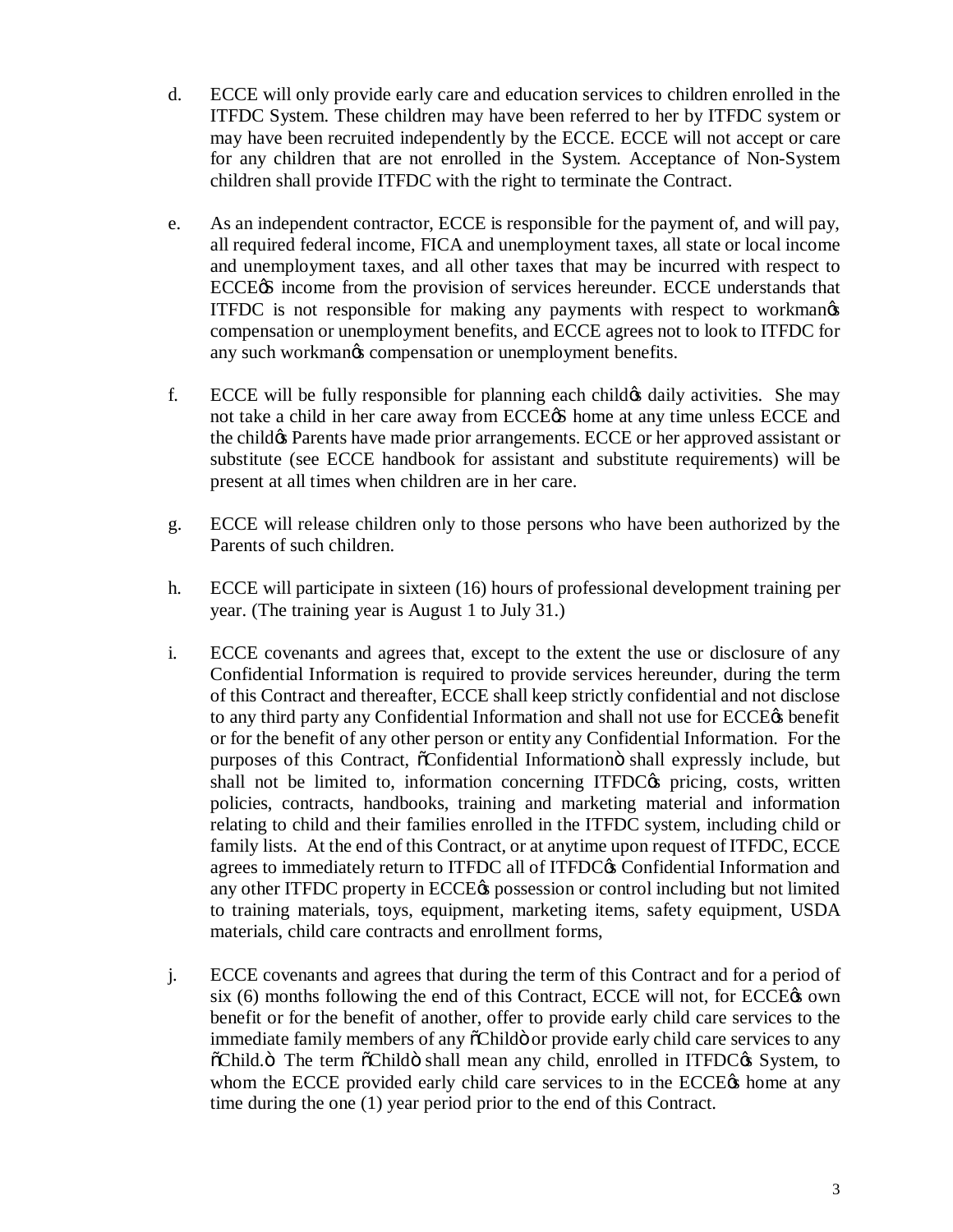k. ECCE covenants and agrees to indemnify and hold harmless ITFDC (and its successors and assigns) from any and all liabilities, claims and expenses (including reasonable attorneys of fees) that ITFDC may suffer or incur as a result of or relating to ECCE $\alpha$  actions or omissions.

## 4. FINANCIAL TERMS

- a. As an independent contractor, the ECCE will set child care fees with Parents. (Attachment #1 is a suggested fee schedule, which ECCE shall use only as a **guideline.)** ECCE will notify ITFDC of their child care fees and all changes thereto promptly in writing. (See the ECCE handbook for further information on negotiating fees and for fees for less than 16 hours and drop in care.)
- b. ECCE will inform ITFDC of its child care fees promptly after execution of this Contract. ECCE will also promptly notify ITFDC in writing of any changes to such fees.
- c. ECCE will pay ITFDC for all services listed and benefits provided by ITFDC at the monthly rate of seventeen and a half percent (17 1/2%) of the child care fees that ECCE charges to Parents (the orfeeso). ITFDC may change this administrative percentage upon thirty (30) days prior written notice to ECCE.
- d. ITFDC will bill Parents and collect the child care fees from Parents. ECCE shall not bill any Parents directly or otherwise collect any fees or payments for child care provided to a child referred to ECCE by ITFDC except solely as disbursed by ITFDC as described below. ITFDC will disburse the child care fees, less all amounts due to ITFDC, to ECCE on the Sixteenth (16th) and the first  $(1<sup>st</sup>)$  of the following month.

### 5. TERM OF CONTRACT

The term of this Contract is one (1) year, which shall be renewed automatically for subsequent one-year terms unless either party shall give notice of at least two weeks prior to the end of such term.

### 6. TERMINATION

- a. ITFDC may terminate this Contract upon five (5) days prior written notice if ECCE fails to comply with this Contract or ITFDC policies and procedures. ITFDC shall notify ECCE in writing of the reason(s) for termination within two (2) weeks of such termination.
- b. ECCE may terminate this Contract upon five (5) days written notice if she has not received any referrals from ITFDC within sixty (60) days of the execution of this Contract.
- c. Either Party may terminate this Contract upon two weeks written notice to the other Party.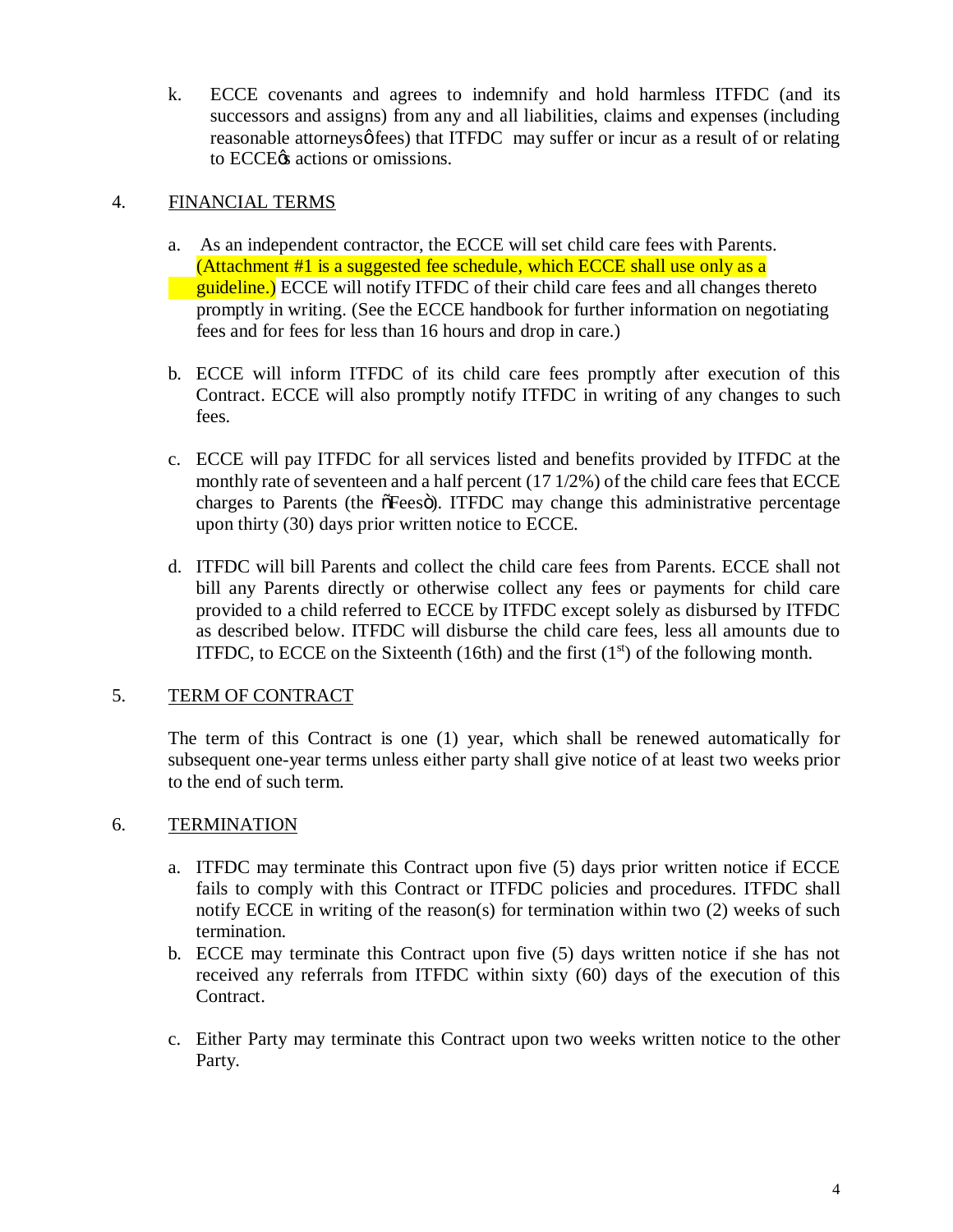# 7. SEVERABILITY

Any clause of this Contract which does not comply with the Day Care Standards, or is found otherwise unenforceable, shall be severed. The Parties agree to comply with the remaining Contract provisions.

#### 8. DEFINITIONS

As used in this Contract:

- a. "The operation or  $\tilde{\rho}$ Parents is shall mean the individual(s) having legal responsibility for a child.
- b. Feminine pronouns or other terms shall include both the feminine and the masculine.
- c. Singular terms shall include both the singular and the plural. Plural terms shall include both the singular and the plural.
- d.  $\ddot{\text{o}}$ Andö means  $\ddot{\text{o}}$ and/orö.
- e.  $\delta$ Orö means  $\delta$ and /orö.

#### 9. MISCELLANEOUS.

- a. This Contract contains the entire understanding of the parties relating to the subject matter contained herein and supersedes all other contracts and agreements, oral or written, made between the Parties regarding the subject matter hereof.
- b. This Contract, and the rights and obligations hereunder, may not be assigned by ECCE (whether by merger, operation of law or otherwise) or assumed, in whole or part, without the prior written consent of ITFDC, which consent shall be in ITFDC $\alpha$  sole discretion. ECCE shall not delegate or subcontract any or all of its duties or obligations under this Contract without the prior written consent of ITFDC, which consent shall be in ITFDC $\alpha$  sole discretion. If ITFDC consents to such subcontracting or delegation, ECCE shall remain liable to ITFDC for any breaches of this Contract.
- c. This Contract will be governed and construed in accordance with the laws of the Commonwealth of Virginia as applied to transactions taking place wholly within Virginia between Virginia residents. Each party hereby expressly consents to the personal jurisdiction of the state courts located in Fairfax, Virginia for any lawsuit arising from or related to this Contract.
- d. This Contract cannot be modified or amended except in writing signed by the party against whom enforcement is sought. No waiver of any term or condition of this Contract shall be deemed or construed to be a waiver of such term or condition in the future, or of any subsequent breach of said term or any other terms of this Contract. This Contract may be executed in one or more counterparts, one or all of which shall be one in the same agreement and shall become effective when one or more counterparts have been signed by each of the parties and delivered to the other party. The terms and provisions of this Contract are intended solely for the benefit of each party hereto and the parties presective successors and permitted assigns, and the parties do not, and do not intend to, confer third-party beneficiary rights upon any other person.

*{Signature page follows}*